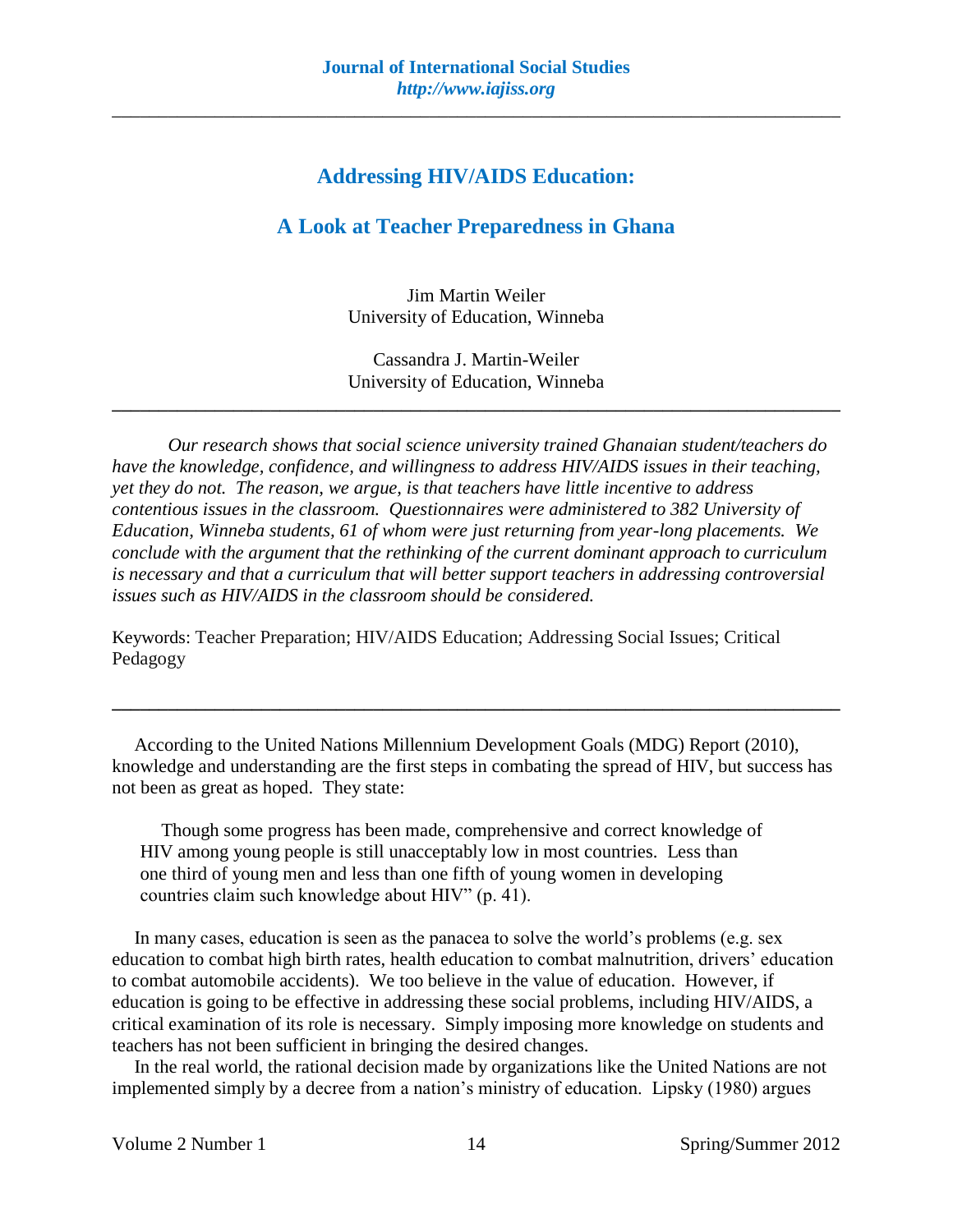that teachers, as well as social workers and police officers, have great autonomy in implementing policy. If goals are ambiguous and/or conflicting, clients have little discretion over the services that are rendered. If resources are lacking, the street level bureaucrat (Lipsky, 1980), i.e. the teacher, will greatly determine what happens to the policy. This perspective directly challenges the notion that if teachers are informed about what to do that they will do it.

Being knowledgeable about what to teach is only one part of how prepared a teacher is to address HIV/AIDS as an issue for the classroom. Another aspect is how willing and confident teachers are to undertake such an endeavor. Studies (Ahmed, Flisher, Mathews, Mukoma & Jansen, 2009; Helleve, Flisher, Onya, Kaaya, Mukoma, Swai & Klepp, 2009; Helleve, Flisher, Onya, Mukoma & Klepp, 2011; Mathews, Boon, Flisher & Schaalma, 2006, Peltzer & Promtussananon, 2003) have examined what factors influence teachers' confidence in an African context. They found training and attitudes to be key factors. The teachers in these studies were responsible for teaching HIV/AIDS education. In the study conducted by Mathews et al. (2006), only 70% of those teachers had reported implementing HIV/AIDS education. Our study relates to the larger population of teachers who do not have a mandate to specifically teach HIV/AIDS education. Our question was focused on how issues relating HIV/AIDS enter the classrooms of core subject areas, namely social sciences?

A need exists to critically examine the context in which HIV/AIDS is conceptualized as a curricular issue. For instance, instruction can be a tool to increase students' consciousness in responding to social problems. Whether the idea becomes reality or merely rhetoric depends on how we approach the curriculum. Silin (1995) articulated how the curricular approach to HIV/AIDS influences the impact it will have.

In defining HIV/AIDS as a biomedical event that can be addressed only by those trained in science and health education, we attempt to make it safe contained within a specific discipline, so that it will not contaminate other areas of study. When the topic of HIV/AIDS is sanitized, teachers and students are protected from the truly unhealthy aspects of society that might otherwise be revealed; the status quo is ensured. (p. 229)

The argument is to treat contentious issues not in a purely academic manner. What makes HIV/AIDS not just a health issue, but also a social science issue, is that its implication reaches into the realms of values and politics. How we treat the most vulnerable people, what resources are dedicated to treatment and prevention, how we behave in personal relationships, and how we view the disease are strong statements about a society.

Other researchers (Ahmed et al., 2009; Deutschlander, 2010; Helleve et al., 2009, 2011; Mathews et al., 2006; Mwebi, 2007) have argued that addressing an issue like HIV/AIDS is different from most other issues. Rather than focusing primarily on the cognitive domain (e.g. knowing the ways to contract the virus), there is a strong need to emphasize the affective domain (e.g. examining personal values) and change behaviors (e.g. making good decisions). Clearly, preparing teachers to address HIV/AIDS in the classroom is complex.

Our research examined how prepared University of Education, Winneba (UEW) students are to respond to the social problem of HIV/AIDS. We wanted to know how knowledgeable, willing, and confident they are to address such issues in the classroom. Also we wanted to know if the interns in the classroom addressed HIV/AIDS issues. We decided to ask them their views and knowledge about a host of related issues. HIV/AIDS is not the only social issue that requires teachers' attention, but we believe that it is a good proxy for contentious issues that will not go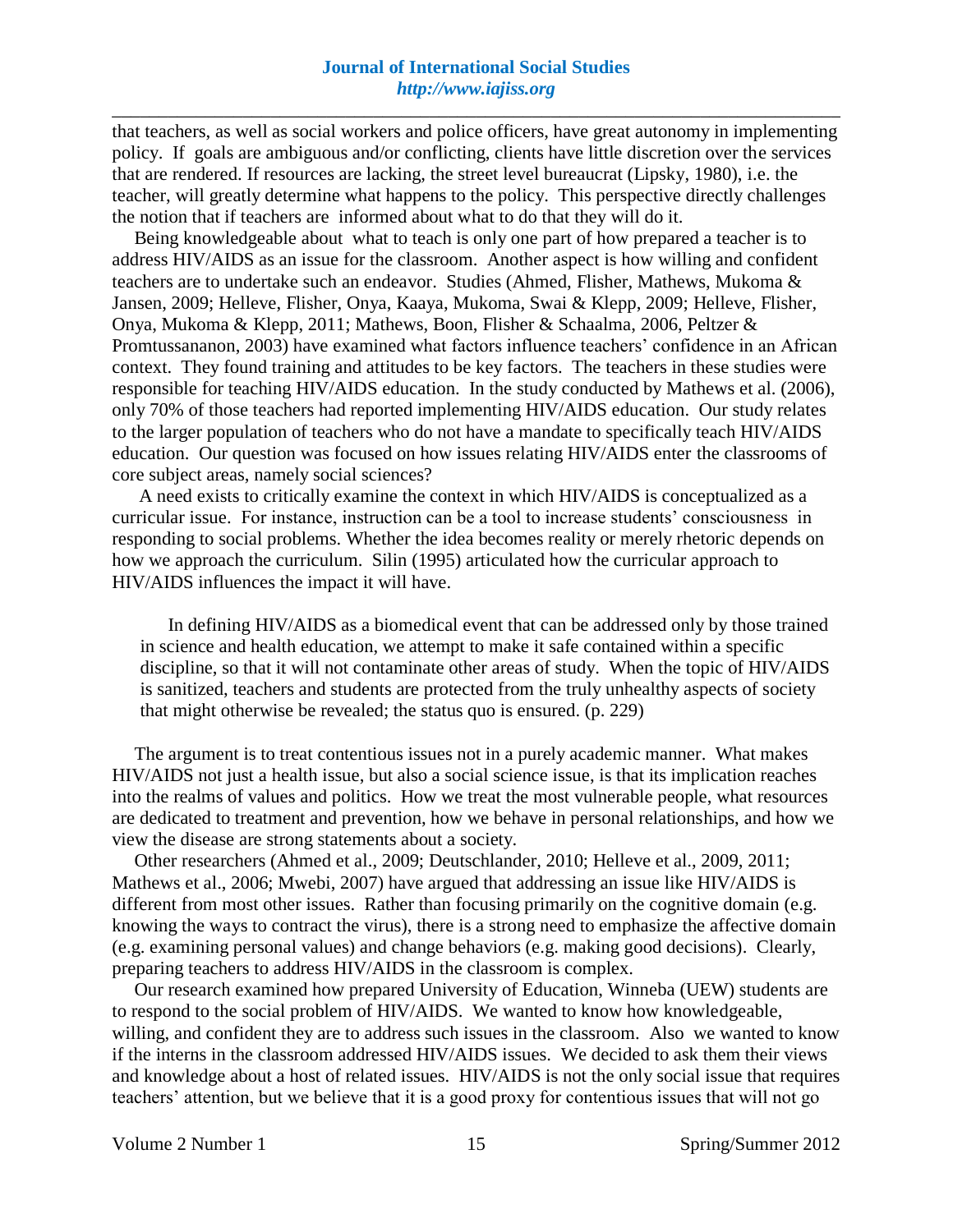away no matter how deliberately they are ignored. As far as the MDGs are concerned, nations and education reformers need to decide how we want to continue treating contentious social issues. Do we want to treat them as abstract and theoretical topics that can be tested easily or do we want to delve into complex issues that are perceived as risky?

#### **Background to HIV/AIDS Education in Ghana**

The first identified cases of HIV infection in Ghana occurred in 1986. In response, the National AIDS Control Programme was established. A 1995 Department for International Development study (Barnett, Konign, & Francis, 1995) looked at HIV/AIDS education in four countries in Africa and Asia. Ghana was one of the countries included. They found that efforts towards HIV/AIDS education in schools were minimal with teacher preparation non-existent at that time. It referred to a survey conducted in 1990 that was to guide school health policy in Ghana. They found that, "Results indicated poor environmental conditions in schools, and minimal time developed to teaching around health issues" (p. 96).

Even with this low standard, the consequences were not catastrophic. According to UNAIDS, the rate of HIV infection in Ghana was 1.9% (2008a). This statistic appears to be a fairly low one in Africa. However, if we look at the World Health Organization's statistics for Ghana (2005), the percentages of adults with the infection show an increase from 2.3% to 3.4% from 2000 to 2002. Also, the most affected age group in 2004 was 25-29 year olds with a 4.5% prevalent rate of infection. During this same period, funding of HIV/AIDS activities also increased to reach over \$32 million in 2006. However, between 2005 and 2006, spending on prevention programs decreased by \$3.8 million (UNAIDS, 2008a).

In terms of reaching universal access to HIV prevention, treatment, care, and support by 2010; the UNAIDS Fact Sheet on Ghana states, "Persistently low levels of knowledge underscore the need to improve basic knowledge levels to help reduce stigma and discrimination" (2008b, p. 1). There is evidence of a decline in knowledge from 2005 to 2007. According to Ghana's AIDS Commission (2010), awareness of HIV/AIDS remains very high (98% for men and 99% for women), but comprehensive knowledge (e.g. identifying ways of transmission) remains low (under 35%).

While Ghana is facing the above situation, what is the response of social science educators? Those of us, who believe that the social sciences have a responsibility to address the social issues of the day, hope that university-trained students are prepared to take up the challenge as teachers to address HIV/AIDS. This work examines how pre-service and in-service teachers perceive HIV/AIDS and their role in addressing it.

#### **Related Literature**

It is the authors' view that addressing HIV/AIDS in teaching and learning is more than a cognitive, academic exercise. It requires a teachers' full commitment in terms of encouraging personal values and experiences as part of the learning process. Studies (Helleve et al., 2009, 2011; Mwebi, 2007) show that teachers had to find different approaches in their teaching about HIV/AIDS including using role-play methods. Their teaching focus turned toward creating an open and safe environment while crossing cultural, gender, and age barriers. Helleve et al. (2009) acknowledged that "It is less challenging to provide knowledge for educators than to address affective aspects, values, and attitudes" (p. 56). In many African cultures, children are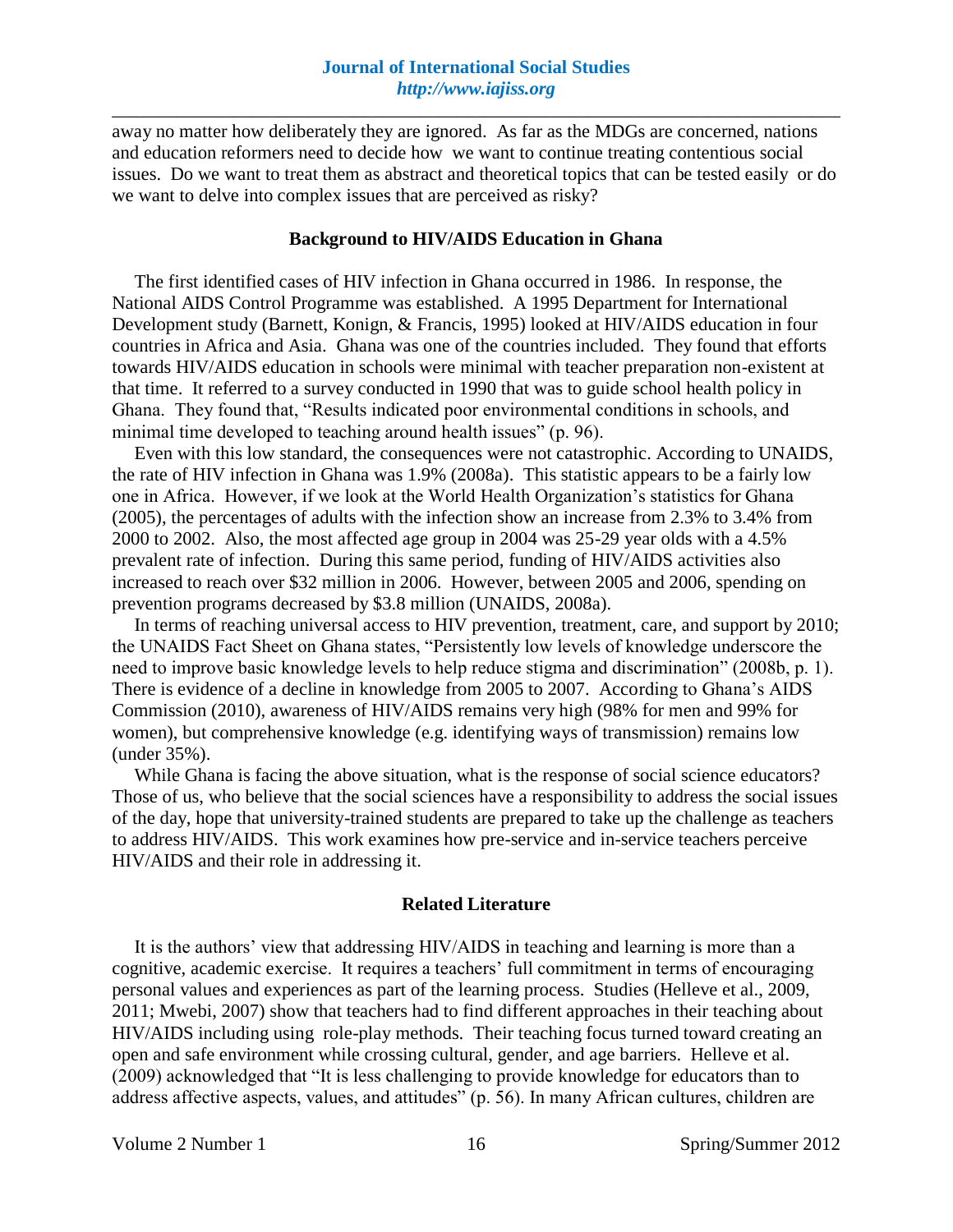not comfortable openly discussing issues relating to sexuality with an adult who may be of a different gender. As for the teachers' perspective, some were uncomfortable when asked about their own personal experiences (i.e. Has that ever happened to you?).

There is another level beyond the affective domain of sharing values related to the virus and the people who have it. In this regard, researchers discuss the need for teachers to take a critical approach towards the topic. Mwebi (2007) articulated the ideals of the Kenyan Child-to-Child HIV/AIDS curriculum approach. The approach was based on ideas of Dewey (1929) and Freire (1970) that support and challenge students to connect the issues to their lives, examine the larger social/political contexts and implications, and then to take action to bring about change. In this view, students are no longer innocent bystanders or possible victims; rather, they are agents of change.

This critical approach is reflected in Giroux's (1988) *Teachers as Intellectuals.* He advocated that teachers take responsibility to make changes in the classroom. He argued that teachers are capable and they are in the best position to help students critically examine their realities in order to be able to change them. He argues that knowledge is not an end in itself for students to passively absorb. Rather, the teachers are to collaborate with students to problematize knowledge. Thus, knowledge becomes real, authentic, and contextualized in the sense that it demands a response.

It is not easy for teachers to engage in this critical process. Clandinin and Connelly (1992) point out that, historically, teachers have not been viewed in the way that Giroux advocates. They show that teachers were viewed as the "conduit" that transmits the curriculum to the students. "Teachers were generally told what to do and, at least in Canada, supervised to make sure they did it" (p. 367). Clandinin and Connelly also argue for teachers to have a more active role with the curriculum (i.e. "teacher as curriculum maker"). In their view, building from realities of society and students' interests, teachers are to develop rigorous and thoughtful learning experiences and opportunities.

McCutcheon (1988) creates a similar dichotomy between the "traditional" and the "deliberatist" role of teachers in curriculum. A teacher of the former perspective passively implements what is handed down to her or him, and the deliberatist teacher is a critical, reflective practitioner who takes an active role in constructing meaningful learning experiences.

When discussing teachers as reflective and active practitioners, it is difficult not to call on Dewey. He was the first great advocate for this role of the teacher. Dewey (1900) made strong pleas for teachers to connect the reality of students' lives to the ideas of the classroom.

Silin (1995) builds on Dewey's concept in his belief that, "The role of teachers is to help their students make sense of the world" (p. 230). While many educational theorists advocate such a paradigm, it is clear that it is not the dominant approach practiced in classrooms. In his experiences assisting schools in addressing HIV/AIDS, Silin (1995) observes, "Almost always, teachers had felt unprepared to take advantage of the moment to begin a dialogue that could lead to more structured learning" (p. 231).

A South African study (Hattingh & de Kock, 2008) showed similar findings. When they examined teachers' perception of their role prior to and after their internship, they found that the university students did focus on issues of HIV/AIDS as a part of their role. However, rather than seeing themselves as agents of change, they saw themselves in the maternal role of caretaker. Interestingly, the dominance of that role minimized once they completed their teaching practice.

Reluctance to address HIV/AIDS as an integral part of the role of the teacher is nothing new in most countries, Ghana included. The Barnett et al. (1995) study indicated that the efforts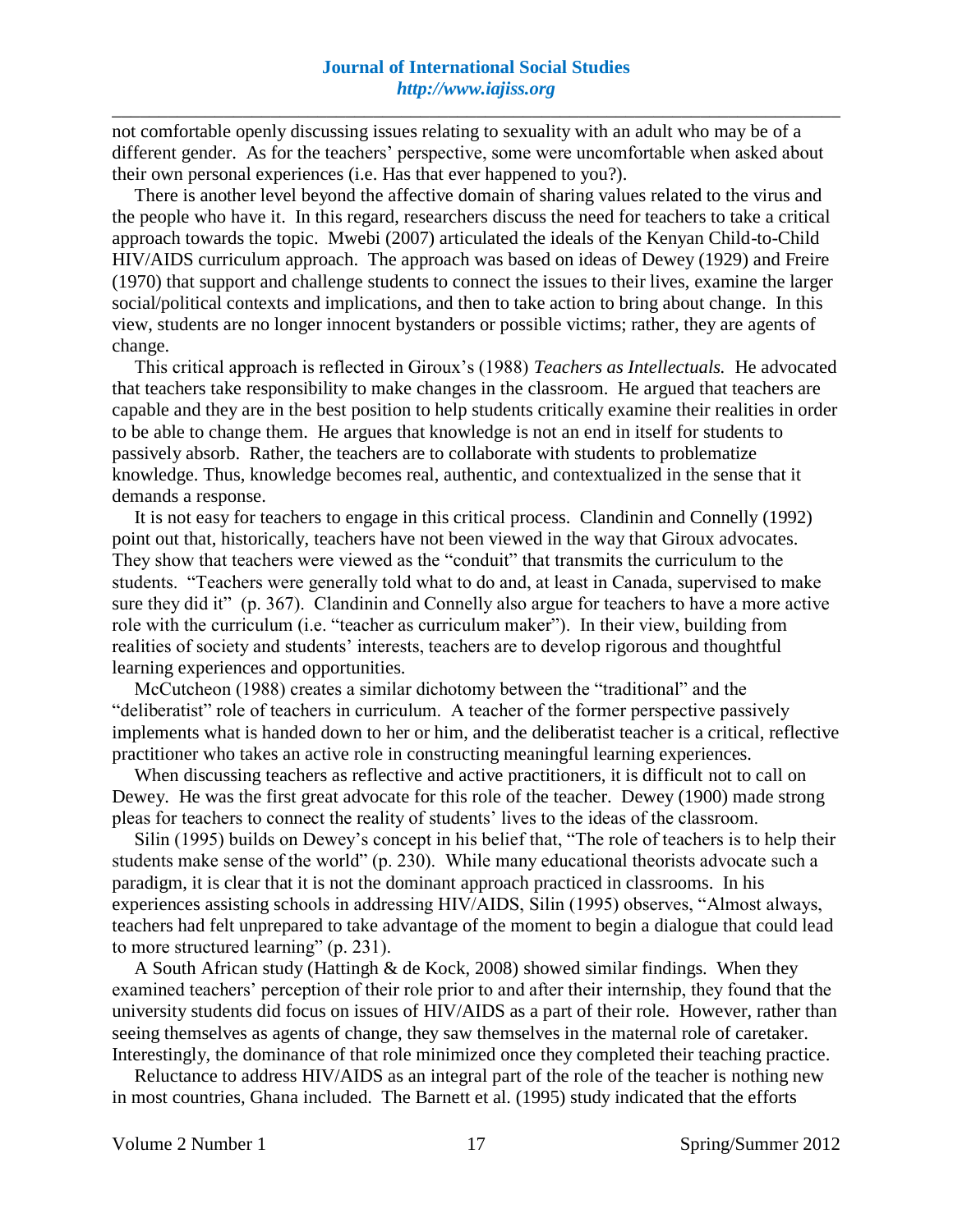made focused on health education or media campaigns aimed at "out-of-school youth". The study also pointed out the importance of the teacher, yet it acknowledged the complexities involved in getting teachers to address HIV/AIDS issues. It states, "Teachers stress the importance of hygiene education and express embarrassment and some reluctance about teaching sex education – but agree that is should be in the curriculum" (p. 105). This view concurs with our thinking that teachers believe that HIV/AIDS is an important issue to address, but having such a belief is not the only factor involved. Their study continued with, "Teachers accept that sexual aspects of AIDS must be addressed – but feel they need help on this (and prefer to involve health workers)" (Barnett et al., 1995, p. 105).

It is important to note that our study did not attempt to answer the question of whether addressing HIV/AIDS in class is effective. This is an important issue which others have addressed For example a study in South Africa (James et al., 2006) pointed to mixed results. The authors found that in the short term, a life skills program can be effective in promoting knowledge and behavior change, but the long-term effects are less well known. While it is our hope that the outcomes are effective, our research focuses on teachers attempting to address the issue.

#### **Methods**

The researchers used two sets of questionnaires for this study. The first set was given to students studying on the three Winneba campuses of the University of Education at Winneba (UEW) in Ghana. Three hundred twenty students from 18 departments were convenience sampled, representing 7-9 percent of the population of UEW students on campus. Eighty-nine (27.8%) of the respondents came from the Faculty of Social Sciences Education (FSSE), which constituted approximately 10 percent of FSSE students who were on campus.

In addition to eliciting background information, the questionnaire included fifty different question items. Various formats of Likert scales and multiple choice options were used. The questionnaire was aimed at discovering students' self-reported knowledge, perceptions, and attitudes towards HIV/AIDS and addressing it in the classroom.

In May of 2009 the second set of questionnaires was distributed to 61 returning interns of a social science education cohort of 202 following a year-long placement. Respondents came from the four areas of history, economics, geography, and political science. Convenience sampling was used in both cases.

The first page of the interns' questionnaire focused on the general internship experience. The second page, which was used for this study, focused on experience, behaviors, and attitudes toward HIV/AIDS. The questions included some of those from the first set of questionnaires with one additional question: "Have issues regarding HIV/AIDS come up during the teaching of your internship?" with possible responses of: "Never", "One time", "2-3 times", "4 or more times". It should be noted that this question simply asked if such issues arose, not if they planned or taught a lesson on it.

The means of respondents' replies to some were combined to give a composite of the general area. The issues are identified in Table 1 below.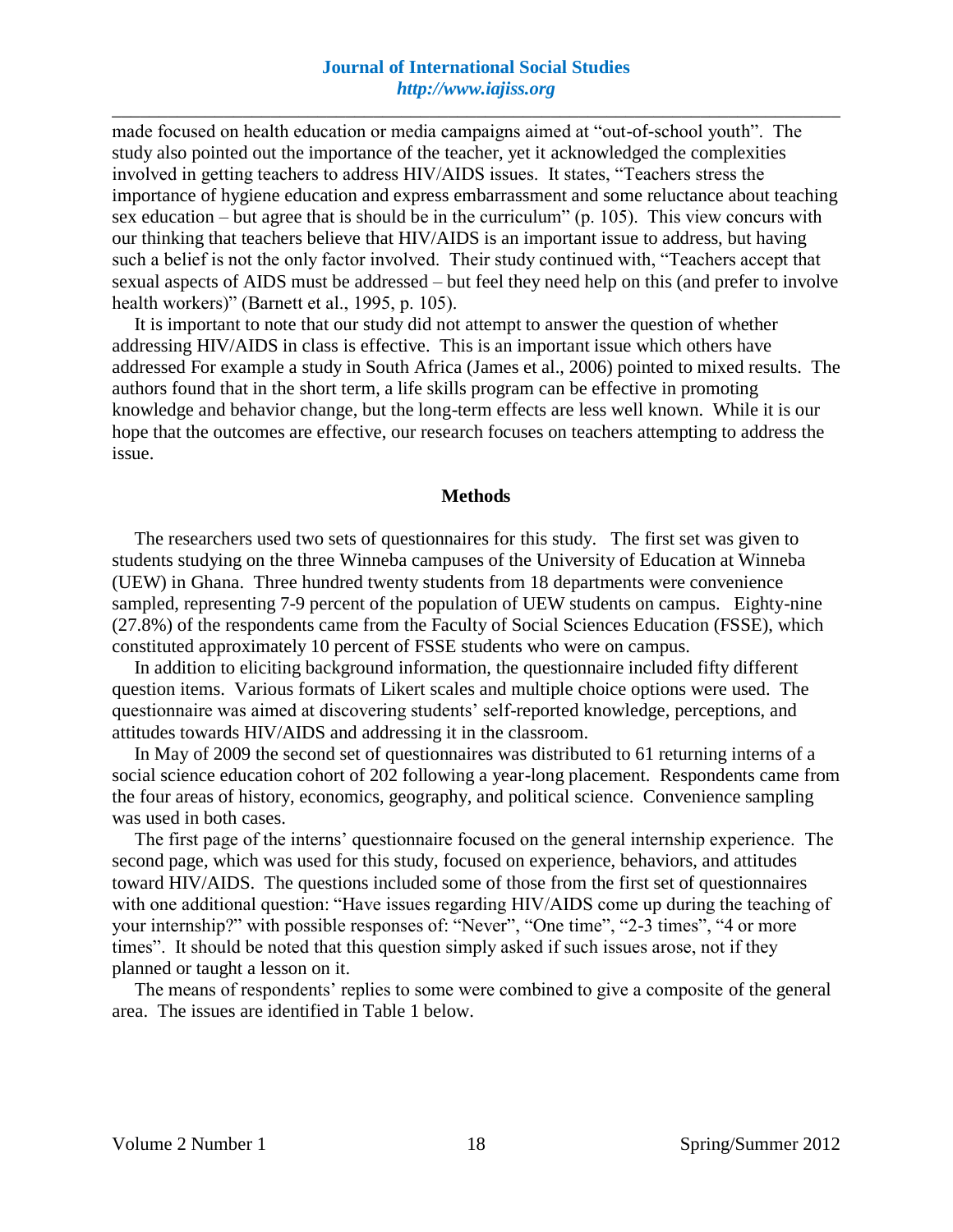| Table 3 |                                                            |  |
|---------|------------------------------------------------------------|--|
|         | Cross Tabulation of Knowledge and Responding to HIV Issues |  |

| Issue             | Number                      | Sample Item                      | <b>Response Format</b>     |
|-------------------|-----------------------------|----------------------------------|----------------------------|
|                   | of Items                    |                                  |                            |
| Concern about     | 7                           | How concerned are you about      | Likert scale (Not at all,  |
| <b>HIV/AIDS</b>   |                             | the issues below That a          | Slightly, Generally,       |
|                   |                             | friend may have HIV/AIDS         | Greatly)                   |
| Knowledge         | 9                           | In terms of being                | Likert scale (Do not know, |
| (self-identified) |                             | knowledgeable of HIV/AIDS,       | Know little, Know          |
|                   |                             | rate how well you know           | generally, Know deeply)    |
|                   |                             | How to lead a discussion on      |                            |
|                   |                             | HIV/AIDS as a classroom          |                            |
|                   |                             | teacher                          |                            |
| Confidence        | 6                           | I feel awkward talking about     | Likert scale (Strongly     |
|                   |                             | <b>HIV/AIDS</b>                  | agree, Agree, Undecided,   |
|                   |                             |                                  | Disagree, Strongly         |
|                   |                             |                                  | disagree)                  |
| Willingness       | $\mathcal{D}_{\mathcal{L}}$ | As a teacher, I should find a    | Likert scale (Strongly     |
|                   |                             | way to teach about HIV/AIDS      | agree, Agree, Undecided,   |
|                   |                             | (either as a part of my subject) | Disagree, Strongly         |
|                   |                             | area or separately)              | disagree)                  |

Predictive Analytics Software (PASW) Statistics 17.0 was used for compiling the frequencies and cross-tabulations.

### **The Findings**

The findings of the study are presented first by the knowledge reported by the respondents from both questionnaires. The purpose is to show the general level of self-reported knowledge of HIV/AIDS and how to address it in the classroom. Then, we took the data from the returning interns and compared their knowledge with the number of times HIV/AIDS issues came up in their teaching. We continued the process by looking at issues of willingness and confidence to teach about HIV/AIDS. With both issues, we presented the general results from the two questionnaires and then we used cross-tabs to compare each issue with the number of times HIV/AIDS was addressed in the classroom.

#### **Knowledge**

In general, the respondents reported being knowledgeable about HIV/AIDS and how to respond to it. With a possible range of 1 (knowing nothing of any of the aspects) to 4 (knowing deeply about all the aspects), Table 2 below shows how the respondents self reported. Respondents of the first questionnaire were separated between those from social sciences and those from other subject areas. The means for each group were over 3 (knows generally), with social studies and social sciences students having the highest at 3.23.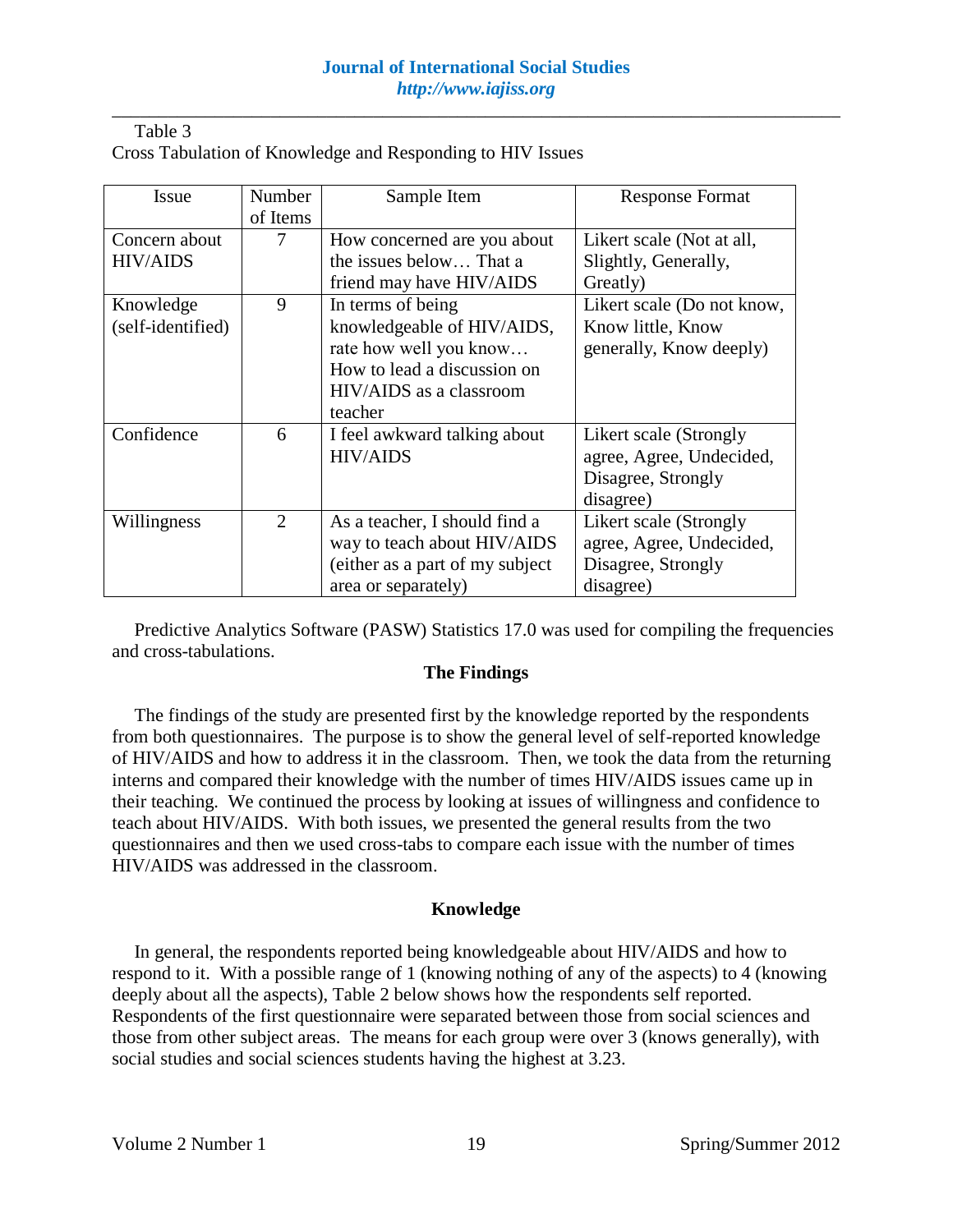## **Journal of International Social Studies**  *http://www.iajiss.org*

\_\_\_\_\_\_\_\_\_\_\_\_\_\_\_\_\_\_\_\_\_\_\_\_\_\_\_\_\_\_\_\_\_\_\_\_\_\_\_\_\_\_\_\_\_\_\_\_\_\_\_\_\_\_\_\_\_\_\_\_\_\_\_\_\_\_\_\_\_\_\_\_\_\_\_\_\_\_

| <b>INDUITS</b> OF IMPORTUGED OF VALIDAS OF OUR PS |     |                                   |      |                  |           |  |
|---------------------------------------------------|-----|-----------------------------------|------|------------------|-----------|--|
|                                                   |     | <b>Minimum</b><br>Maximum<br>Mean |      | Std. Deviation   |           |  |
| Social Science                                    |     |                                   | 4.00 | 3 73<br>ن که د ک | $\cdot$ . |  |
| <b>Other Areas</b>                                | 233 | . . 14                            | 4.00 | 3.07             | .56       |  |
| Interns                                           | 01  | 2.00                              | 4.00 | 3.15             | .50       |  |
| (Social Sciences)                                 |     |                                   |      |                  |           |  |

Table 2 Means of Knowledge of Various Groups

The mean scores were consistent with Peltzer and Promtussananon (2003) survey results of South African secondary school teachers where they found, "Generally, teachers felt they had knowledge and ability to teach about HIV/AIDS" (p. 353). Durojaiye (2011) had similar results in Nigeria. It is also understandable that social science student responses tended to be higher than others. The social sciences are based on social issues, and the students should be aware of those issues, and prepared to address them in the classroom. The slightly lower means of social science interns (3.15 as compared to 3.23) might reflect a conclusion of a South African study (Hattingh & de Kock, 2008) where students become less certain of their content knowledge as they progress through their teaching practice.

In the next step, we looked to see how strong the correlation was with having knowledge of HIV/AIDS issues and how to address it in the classroom, and the interns actually addressing such issues in the classroom. In other words, are those with knowledge more likely to respond to HIV/AIDS issues in the classroom? The assumption is that that these two variables would have a positive correlation. Mathews et al. (2006) found, "One of the strongest predictors of the implementation of HIV/AIDS education was teacher training." (p. 392). Our results concur as shown in Table 3.

What is striking is that so few interns indicated that issues regarding HIV/AIDS ever arose in the classroom. Even with those who rated themselves as deeply knowledgeable, 75% indicated that such issues rarely (never or one time) were mentioned inside the classroom. Of course, we are dealing with small numbers. For instance, only eight out of the sample of 60 (13.33%) indicated that these issues were at least mentioned four or more times during their eight-month internship. It seems to these researchers that social science teachers would typically use examples, illustrations, and applications of real issues. Four or more times for a current social issue to be mentioned over the course of a year do not necessitate a thorough investigation.

|                |       | HIV/AIDS Issues came up                          |              |              |            |             |  |  |
|----------------|-------|--------------------------------------------------|--------------|--------------|------------|-------------|--|--|
|                |       | Total<br>4 or More<br>2-3 Times<br>Never<br>Once |              |              |            |             |  |  |
| Know little    | 2.00  | $(50\%)$                                         | $1(50\%)$    | $\theta$     |            | $2(100\%)$  |  |  |
|                | 2.50  | 8 (80%)                                          | $1(10\%)$    | $1(10\%)$    |            | 10 (100%)   |  |  |
| Know generally | 3.00  | 7(43.75%)                                        | 7(43.75%)    | $(6.25\%)$   | 1(6.25%)   | 16 (100%)   |  |  |
|                | 3.50  | $10(41.66\%)$                                    | $4(16.66\%)$ | 5(20.83%)    | 5(20.83%)  | 24 (100%)   |  |  |
| Know deeply    | 4.00  | 5(62.5%)                                         | 1(12.5%)     | 0            | 2(25%)     | $8(100\%)$  |  |  |
|                | Total | 31 (51.66%)                                      | 14 (23.33%)  | $7(11.66\%)$ | 8 (13.33%) | $60(100\%)$ |  |  |

|  |  | Cross Tabulation of Knowledge and Responding to HIV Issues |  |
|--|--|------------------------------------------------------------|--|

### **Willingness**

In general, all groups tend to indicate that they are willing to teach about HIV/AIDS even if it

Table 3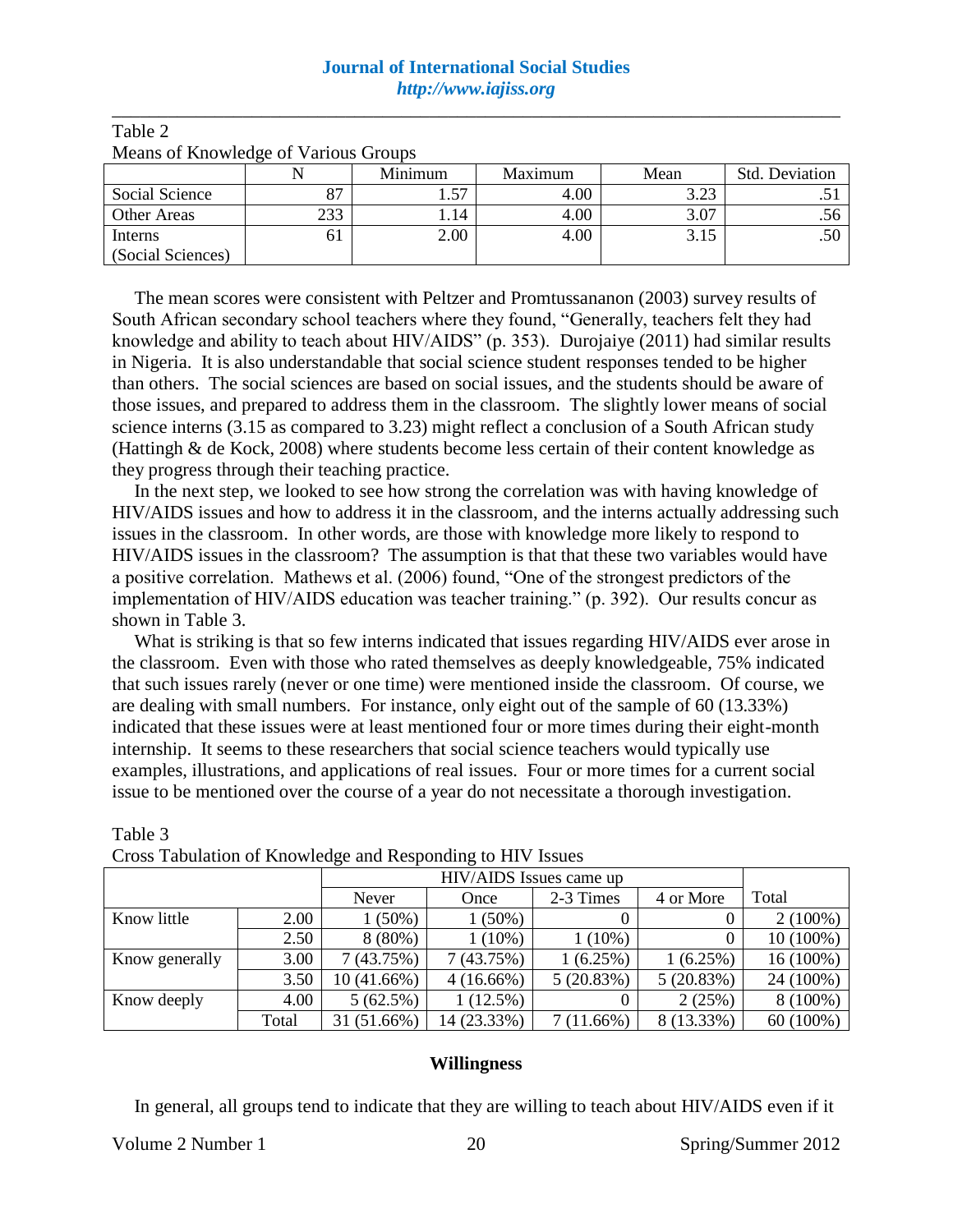is not a part of the syllabus. Table 4 shows that the average respondent falls between "Strongly agreeing (1)" and "Agreeing (2)" for both groups of the first questionnaire. The interns showed less agreement with a mean of 2.11, but it still clearly indicated agreement.

| abie |  |
|------|--|
|------|--|

Table 5

|                           |     | Minimum | Maximum | Mean | Std. Deviation |
|---------------------------|-----|---------|---------|------|----------------|
| Social Sciences           | 88  | .00     | 5.00    | .87  | 2ه.            |
| All Other Areas           | 219 | 00.1    | 5.00    | . 89 | 70<br>.10      |
| Interns (Social Sciences) | 61  | 00.     | 5.00    |      | 1.00           |

As mentioned with the issue of knowledge, interns may be more skeptical of teaching issues after they have returned from the field. The reality of the difficulty of teaching particular issues was most likely still fresh in their minds.

Again, we compared the variable willingness with what the interns reported actually happening during their placement. Again we see the familiar correlation that we would expect to see. Those who indicated that HIV/AIDS should be taught in their classrooms claimed that such issues did come up more than those who did not indicate that it should be taught.

The trend continues. It would make sense for interns who state that they should teach HIV/AIDS issues to actually have those issues addressed in their classrooms. And, yes, it is more likely that the issues will come up in their classes; but what is striking is how many who claimed they should teach it (18 agreed and an additional 26 strongly agreed) did not do so. Half (22 out or 44) of these interns who stated that they should "find a way to teach about HIV/AIDS" admitted that the issue never came up in a planned or spontaneous way.

|                   |           | Never         | One time   | 2-3 times    | 4 or more times | Total       |
|-------------------|-----------|---------------|------------|--------------|-----------------|-------------|
| Strongly agree    | 1-1.5     | 12(46.15%)    | 4(15.38%)  | 5(19.23%)    | 5(19.23%)       | $26(100\%)$ |
| Agree             | $2 - 2.5$ | $10(55.55\%)$ | 5(27.77%)  | $2(11.11\%)$ | $1(5.55\%)$     | $18(100\%)$ |
| Undecided         | $3 - 3.5$ | $8(57.14\%)$  | 4(28.57%)  |              | 2(14.29%)       | 14(100%)    |
| Disagree          | $4 - 4.5$ | $1(100\%)$    |            |              |                 | $1(100\%)$  |
| Strongly disagree |           |               | $1(100\%)$ |              |                 | $1(100\%)$  |
| Total             |           | 31            | 14         | −            |                 | 60          |

Cross Tabulation of Willingness and Responding to HIV Issues

### **Confidence**

Perhaps university students have the knowledge to teach about the topic and the willingness to do so, but what about the confidence in being able to address such a contentious issue? The data is not as one-sided as in the other two areas. In general, confidence levels cannot be rated as high or as low. The middle between showing confidence and not showing confidence would be indicated by 3.0. In this case, the higher numbers (closer to 5) would suggest greater confidence and lower ones (closer to 1) would suggest less.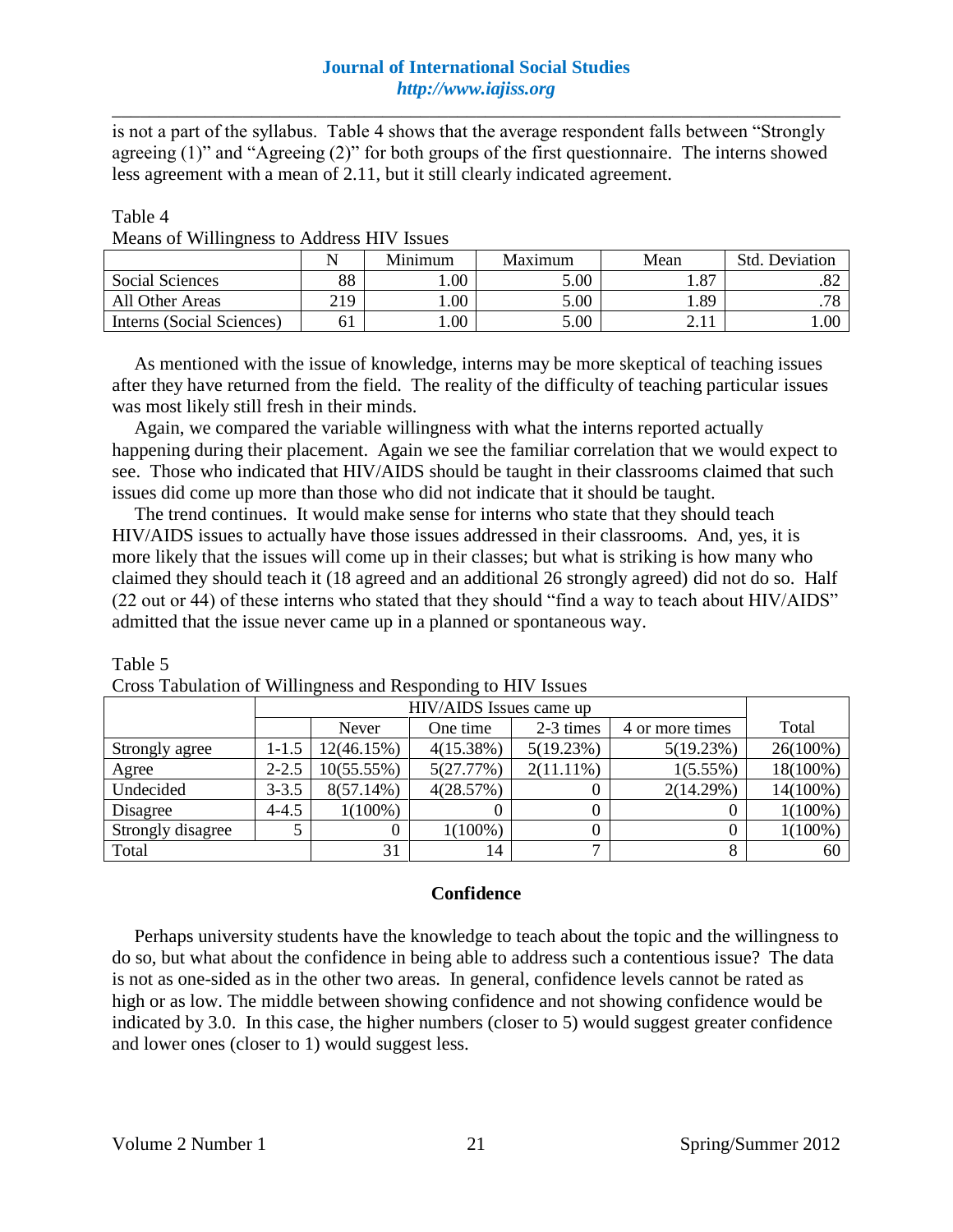## **Journal of International Social Studies**  *http://www.iajiss.org*

\_\_\_\_\_\_\_\_\_\_\_\_\_\_\_\_\_\_\_\_\_\_\_\_\_\_\_\_\_\_\_\_\_\_\_\_\_\_\_\_\_\_\_\_\_\_\_\_\_\_\_\_\_\_\_\_\_\_\_\_\_\_\_\_\_\_\_\_\_\_\_\_\_\_\_\_\_\_

| Means of Confidence in Addressing HIV/AIDS Issues |     |                                                     |      |              |                          |  |  |  |
|---------------------------------------------------|-----|-----------------------------------------------------|------|--------------|--------------------------|--|--|--|
|                                                   |     | <b>Std. Deviation</b><br>Minimum<br>Maximum<br>Mean |      |              |                          |  |  |  |
| Social Science                                    | 89  | . .50                                               | 4.33 | 3.14         | .66                      |  |  |  |
| <b>Other Areas</b>                                | 219 | 1.50                                                | 5.00 | 3.10         |                          |  |  |  |
| Interns (Social Sciences)                         | 61  | 1.83                                                | 4.50 | າ າ:<br>J.Z. | $\overline{\phantom{a}}$ |  |  |  |

#### Table 6 Means of Confidence in Addressing HIV/AIDS Issues

Interestingly, the social science education interns reported a higher level of confidence (3.21) than other students on campus (social studies / social sciences at 3.14 or other departments at 3.1), which is a departure from the other factors discussed above.

Following the same trend as the first two factors, having confidence in thinking about, talking about, and responding to HIV/AIDS is positively correlated with the issues coming up in the classroom. Those interns who indicated higher levels of confidence also showed greater likelihood of bringing up these issues in the classroom.

| Table 7 |                                                             |
|---------|-------------------------------------------------------------|
|         | Cross Tabulation of Confidence and Responding to HIV Issues |
|         | TITT / A TING T                                             |

|                |              | HIV/AIDS Issues came up |           |             |                 |             |  |  |
|----------------|--------------|-------------------------|-----------|-------------|-----------------|-------------|--|--|
|                |              | Never                   | One time  | 2-3 times   | 4 or more times | Total       |  |  |
| Low levels of  | 1.83-2.83    | 12(54.54%)              | 6(27.27%) | $2(9.09\%)$ | $2(9.09\%)$     | 22(100%)    |  |  |
| confidence     |              |                         |           |             |                 |             |  |  |
| Mid levels of  | 3.00         | $2(66.66\%)$            | 1(33.33%) | $\Omega$    |                 | $3(100\%)$  |  |  |
| confidence     |              |                         |           |             |                 |             |  |  |
| High levels of | 3.17-3.83    | $12(57.14\%)$           | 5(23.81%) | 1(4.76%)    | 3(14.29%)       | $21(100\%)$ |  |  |
| confidence     |              |                         |           |             |                 |             |  |  |
| Very high      | $4.0 - 4.50$ | 5(38.46%)               | 2(15.38%) | 3(23.08%)   | 3(23.08%)       | 13(100%)    |  |  |
| confidence     |              |                         |           |             |                 |             |  |  |
| Totals         |              | 31                      | 14        | 6           | 8               | 59          |  |  |

While those with more confidence regarding HIV/AIDS issues are more likely to address such issues in the classroom, the difference is marginal between those with low levels of confidence (1.83-2.83) and those with high levels of confidence (3.17-3.83). It is only when regarding those with very high levels of confidence (4.0-4.5) that there is a significant difference. Still, the numbers are not impressive. Of those thirteen most confident interns, only three indicated that the HIV/AIDS issues arose four or more times.

### **Discussion**

The message is clear that university-trained interns are not taking up the call to respond to the social problem of HIV/AIDS in the classroom despite their knowledge, despite their willingness, and despite their confidence. We believe that the inadequacy does not lie with the student but in the curriculum's approach to the study of the social sciences. HIV/AIDS could easily be placed as a topic in various social science curricula. However, the result would most likely be an ineffective, sanitized, and academic approach.

The senior high school social science curricula are not structured in a way that supports and challenges teachers to meaningfully address current, sensitive social issues. The curriculum does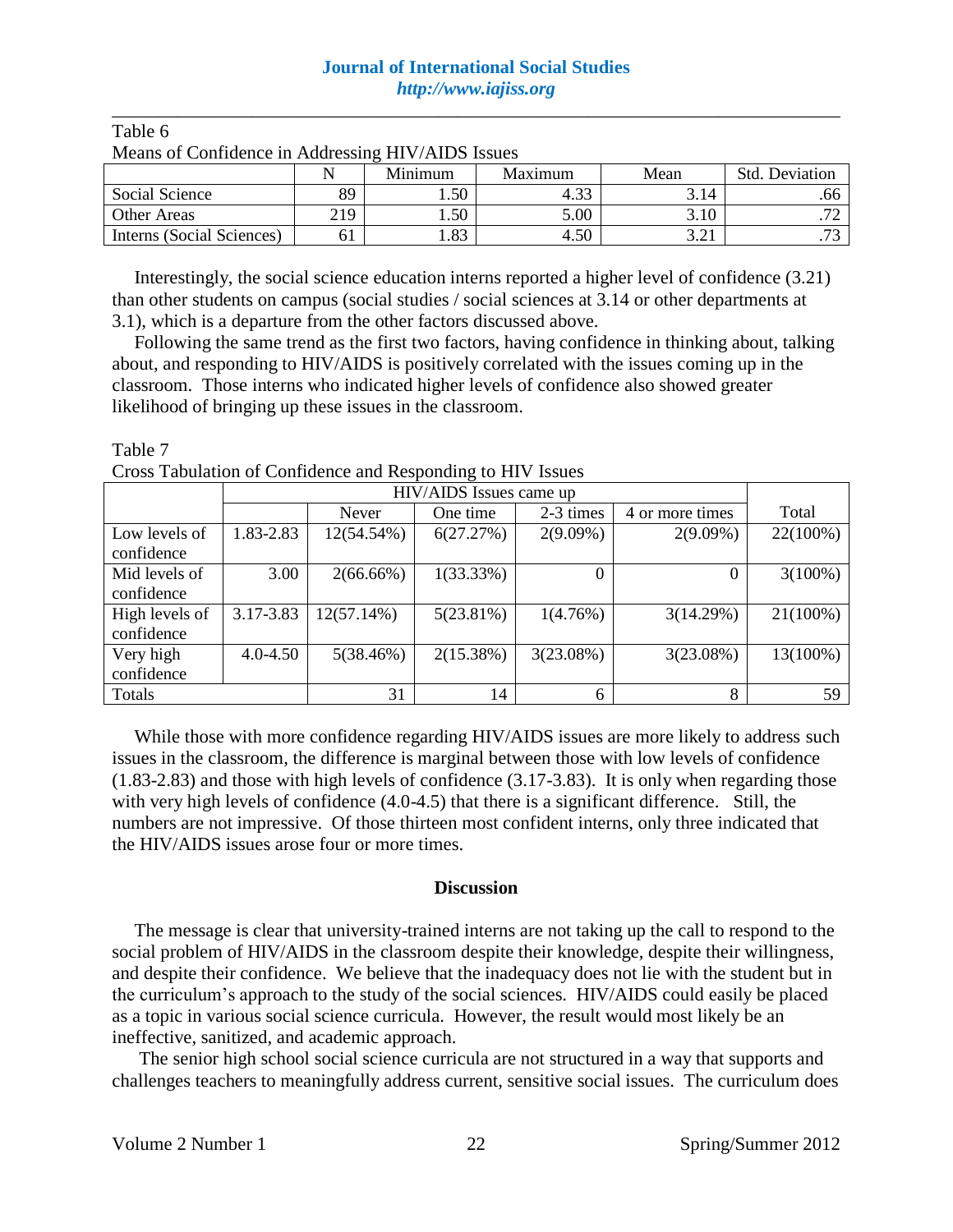not promote teachers as intellectual. Instead it promotes teachers as conduits of the curriculum. As a result, controversial social issues, such as HIV/AIDS, are avoided.

When teachers are faced with contentious issues that are not in the curriculum, they take great risks such as the risk of making students uncomfortable, the risk of offending parents and administrators, and the risk of being viewed as zealots or worse. These risks are real. Educational theorists (Cohen, 1988; Sedlak, 1986; Jackson, 1990) have pointed out that when students are uncomfortable, they can make teaching very difficult. Teaching careers are ruined over saying the wrong thing or being misunderstood much more easily than by poor teaching.

While the risks are great, the reward is ambiguous and in the distant future. Perhaps lessons will be more interesting when the topic relates to current social issues, but that does not mean students will pass exams with higher marks. Hopefully, students will become more conscious citizens prepared to respond to social ills, but that reward is further down the road than most teachers can see.

Westheimer and Kahne (2004) examined programs that were promoting democratic education. They argued that programs that focused only on one aspect (i.e. personal responsibility) failed to encourage students to connect their individual knowledge and behavior with that of the larger society in order to make change. On the other hand, they argued that a social/political change (the justice oriented approach) that does not examine individual behavior or supports collective action is also ineffective.

Their perspective is important for HIV/AIDS programs to take note of because it is relatively easy to teach the knowledge elements, which appears to be done effectively. As noted previously, bringing about a change in behaviors and attitudes is a larger challenge to teachers. An even greater challenge is to lead students to be agents of change.

We believe that the curricula should follow Westheimer and Kahne's (2004) suggestions. The curriculum must support and challenge teachers to focus on three levels:

- students being knowledgeable of and sensitive to HIV/AIDS issues,
- students taking action to address the ignorance/fear/stigma revolving around the pandemic, and
- students examining how these issues relate to a larger political/social/economic context.

So what is the consequence of a curriculum where teachers do not respond to controversial issues in the classroom? Teachers will continue to treat the social sciences as academic subjects that are void of the complexities that reflect the contentious real world. Social sciences will continue to gain legitimacy as an academic endeavor with theories expounded and exams passed, but at what cost?

Unfortunately, this sacrifice means that teachers are not using the classroom as a laboratory to examine and act upon complex social issues. Education, in general, and social sciences in particular forfeit their role as an active agent in equipping students to critically assess, debate, and respond to real social problems. If students are not engaged in dialogue and debate over the difficult issues of the day, they will hardly be prepared to address them once they leave school. In the end, social science further removes itself from the realities of the people of the country.

Thus, the time has come for education reformers to rethink the subjects' approach to the curriculum. If we wish to promote teachers as intellectuals who engage their students in thinking about and responding to the reality that faces them, we need a paradigm shift. We need to find ways to make the curricula more problem-based, responsive to social issues, and more dynamic.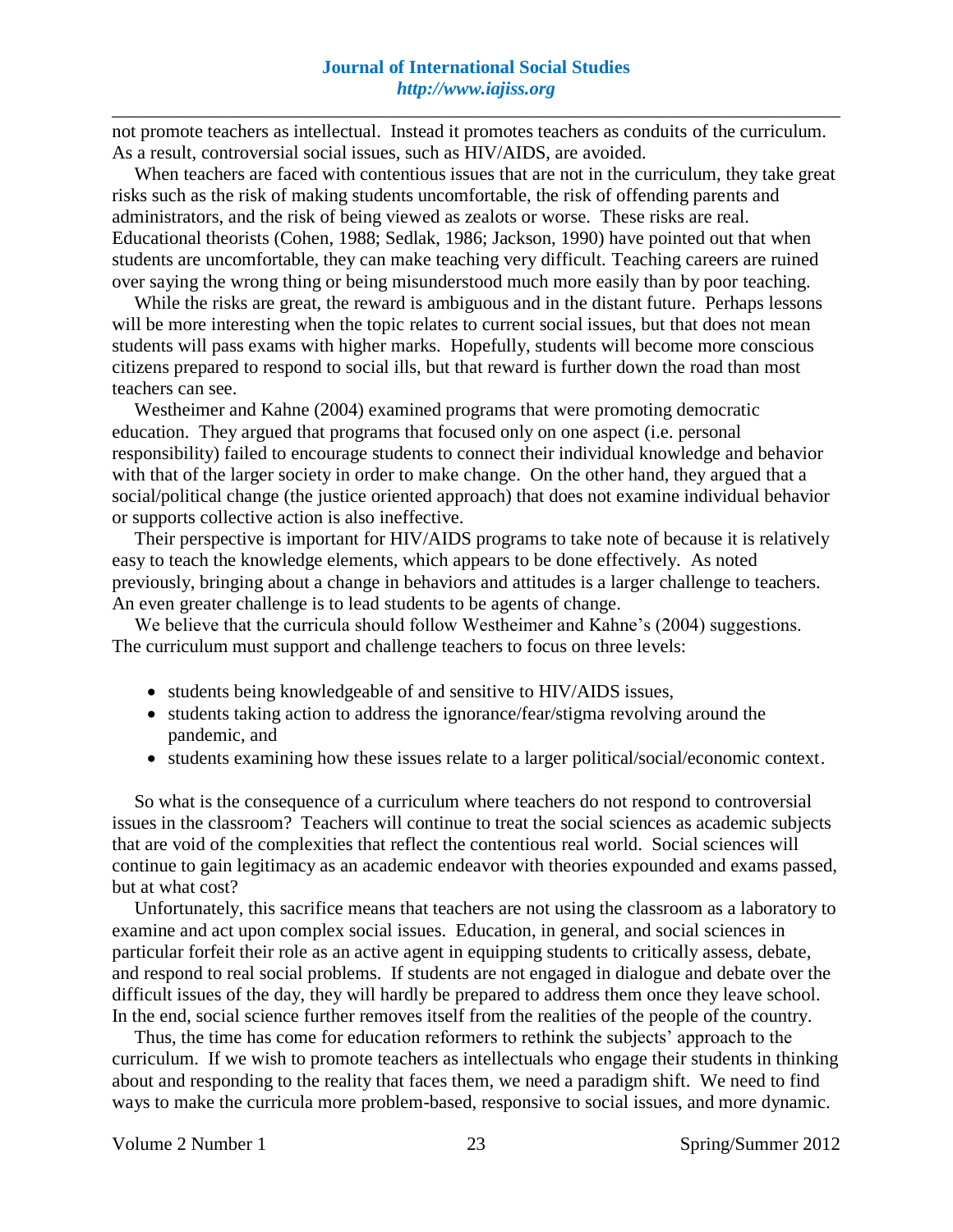First and foremost, our focus has to be on preparing students for conscious citizenship through action rather than preparation for exams through passivity. If social science does not take up this challenge, it risks losing its credibility, and its high ideals will be merely rhetoric.

### **References**

- Ahmed, N., Flisher, A., Mathews, C., Mukoma, W., & Jansen, S. (2009). HIV education in South African schools: The dilemma and conflict of educators. *Scandinavian Journal of Public Health, 37*(Suppl 2), 48-54.
- Barnett, E., de Konign, K., & Francis, V. (1995). *Health & HIV/AIDS education in primary & secondary schools in Africa & Asia. Policies, practices & potential: Case studies from Pakistan, India, Uganda, Ghana* (Serial No. 14). Education Resource Group, Liverpool School of Tropical Medicine: Department for International Development study.
- Clandinin, D. & Connelly, F. (1992). Teacher as curriculum maker. In P. W. Jackson (Ed.), *Handbook of research on curriculum*. *AERA* (pp. 363-461). New York: MacMillan Publishing.
- Cohen, D. (1988). Teaching practice: Plus ça change. In P. W. Jackson (Ed.), *Contributing to educational change: Perspectives on research and practice* (pp. 27-84). Berkeley: McCutchan.
- Deutschlander, S. (2010). An analysis of training effects on school personnel's knowledge, attitudes, comfort, and confidence levels toward educating students about HIV/AIDS in Pennsylvania. *International Journal of Mental Health and Addiction, 8*, 444-452.
- Dewey, J. (1900). *The school and society*. Chicago: University of Chicago Press.
- Dewey, J. (1929). *My pedagogic creed*. (Reprinted in Flinders, D. J. & Thornton, S. J. (Eds.) (1997). *The curriculum studies reader*. New York: Routledge.
- Durojaiye, O. (2011). Knowledge, attitude and practice of HIV/AIDS: Behavior change among tertiary education students in Lagos, Nigeria. *Annals of Tropical Medicine and Public Health*, *4*(1), 18-24
- Freire, P. (1970). *Pedagogy of the oppressed*. New York: Continuum.
- Ghana Aids Commission. (2010, March). *Ghana's progress report on the United Nations general assembly special session (UNGASS) declaration of commitment on HIV and AIDS.* Reporting period January 2008 – December 2009. Technical assistance from UNAIDS. Retrieved from

http://www.unaids.org/fr/dataanalysis/monitoringcountryprogress/2010progressreportssu bmittedbycountries/file,33663,fr..pdf

- Giroux, H. (1988). *Teachers as intellectuals*. New York: Bergin & Garvey.
- Hattingh, A & de Kock, D. (2008). Perceptions of teacher roles in an experience-rich teacher education programme. *Innovations in Education and Teaching International*, *45*(4), 321–332.
- Helleve, A., Flisher, A. J., Onya, H., Kaaya, S., Mukoma, W., Swai, C., & Klepp, K. (2009). Teachers' confidence in teaching HIV/AIDS and sexuality in South
- African and Tanzanian schools. *Scandinavian Journal of Public Health, 37*(Suppl 2), 55-64.
- Helleve, A., Flisher, A. J., Onya, H., Mukoma, W., & Klepp, K. (2011). Can *any* teacher teach sexuality and HIV/AIDS? Perspectives of South African life orientation teachers. *Sex Education, 11*(1), 13-26.
- Jackson, P. (1990). *Life in the classroom*. New York: Teachers College Press.